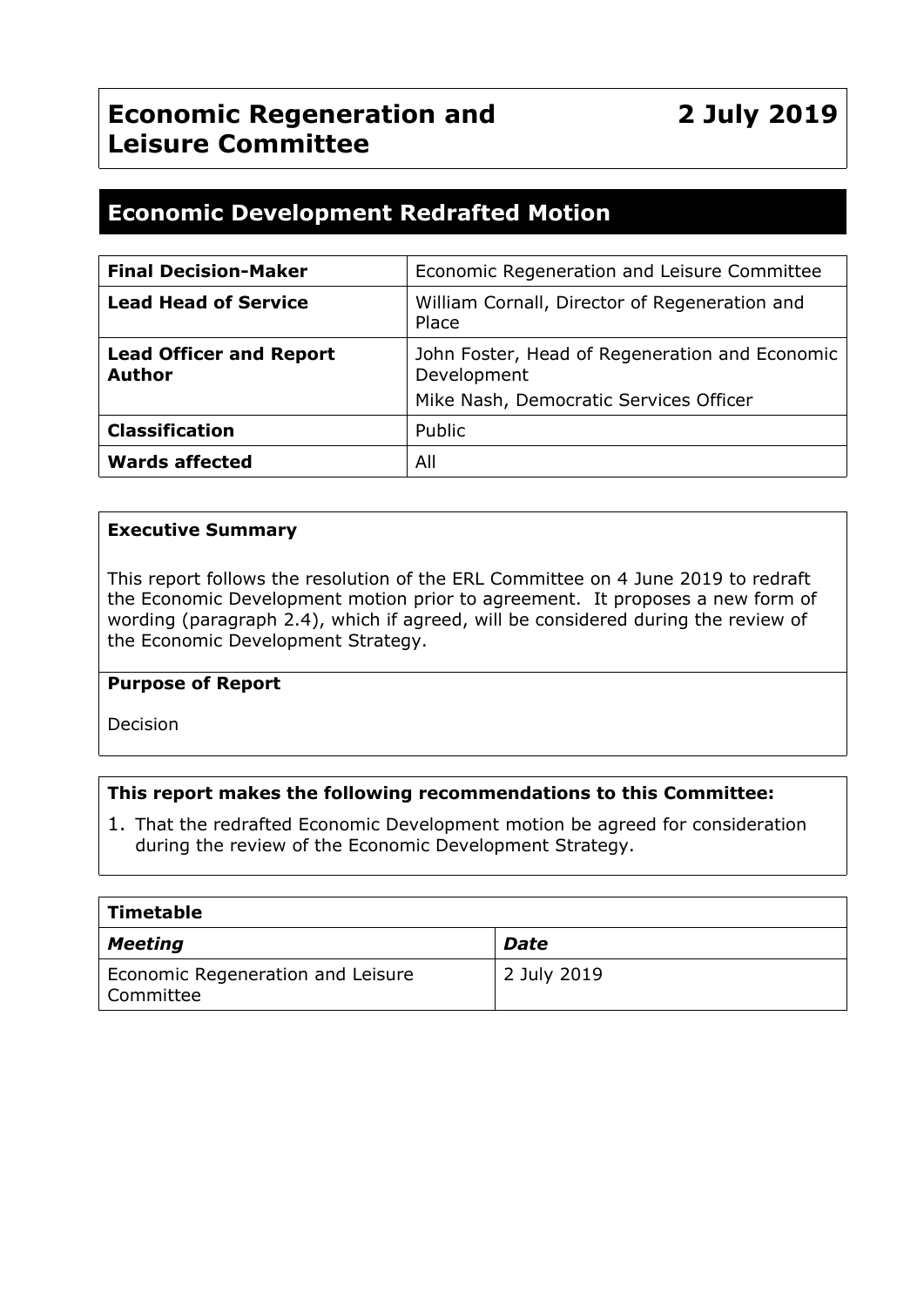# **Report title here**

#### **1. CROSS-CUTTING ISSUES AND IMPLICATIONS**

| <b>Issue</b>                                       | <b>Implications</b>                                                                                                                                                                                                                                               | Sign-off                                                  |
|----------------------------------------------------|-------------------------------------------------------------------------------------------------------------------------------------------------------------------------------------------------------------------------------------------------------------------|-----------------------------------------------------------|
| <b>Impact on</b><br>Corporate<br><b>Priorities</b> | We do not expect the recommendations will by<br>themselves materially affect achievement of<br>corporate priorities. However, they will support<br>the Council's overall achievement of its aims as<br>set out in section 3.                                      | Head of<br>Regeneration<br>and<br>Economic<br>Development |
| Cross<br><b>Cutting</b><br><b>Objectives</b>       | The report recommendation supports the cross<br>cutting objectives of "Heritage is Respected"<br>and "Deprivation and Social Mobility is<br>Improved" by recognising the need for the<br>review of the Economic Development Strategy<br>to consider these issues. | Head of<br>Regeneration<br>and<br>Economic<br>Development |
| <b>Risk</b><br><b>Management</b>                   | Already covered in the risk section of the report.                                                                                                                                                                                                                | Head of<br>Regeneration<br>and<br>Economic<br>Development |
| <b>Financial</b>                                   | The proposals set out in the recommendation<br>are all within already approved budgetary<br>headings and so need no new funding for<br>implementation.                                                                                                            | Head of<br>Regeneration<br>and<br>Economic<br>Development |
| <b>Staffing</b>                                    | We will deliver the recommendations with our<br>current staffing.                                                                                                                                                                                                 | Head of<br>Regeneration<br>and<br>Economic<br>Development |
| Legal                                              | The Council's powers as set out in the Localism<br>Act 2011.                                                                                                                                                                                                      | Head of<br>Regeneration<br>and<br>Economic<br>Development |
| <b>Privacy and</b><br>Data<br><b>Protection</b>    | Accepting the recommendations will increase<br>the volume of data held by the Council. We will<br>hold that data in line with our retention<br>schedules.                                                                                                         | Head of<br>Regeneration<br>and<br>Economic<br>Development |
| <b>Equalities</b>                                  | The recommendations do not propose a change<br>in service therefore will not require an equalities<br>impact assessment.                                                                                                                                          | Head of<br>Regeneration<br>and<br>Economic<br>Development |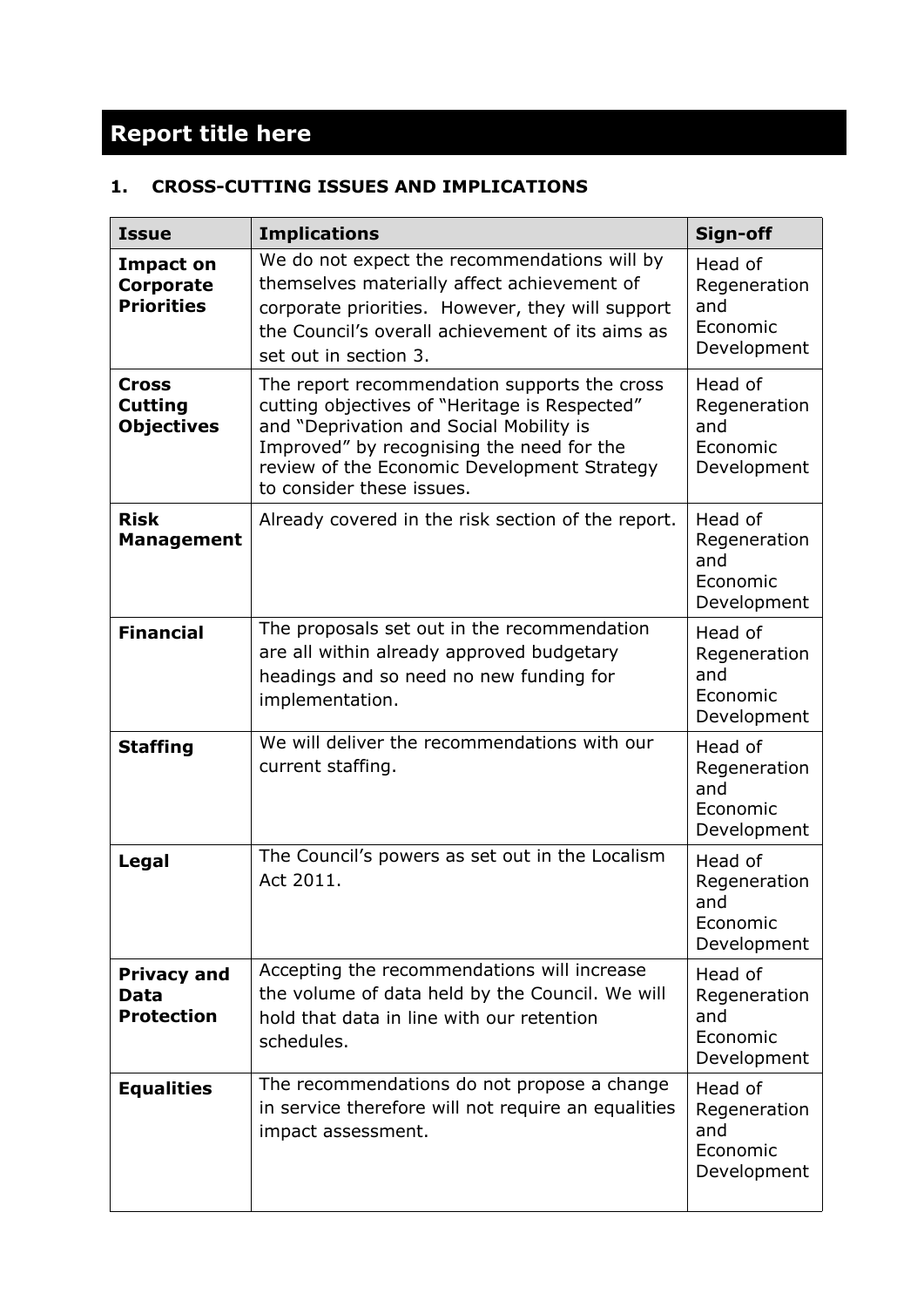| <b>Public</b><br><b>Health</b>      | We recognise that the recommendations will not<br>negatively impact on population health or that<br>of individuals.                                                                                                                                                           | Head of<br>Regeneration<br>and<br>Economic<br>Development |
|-------------------------------------|-------------------------------------------------------------------------------------------------------------------------------------------------------------------------------------------------------------------------------------------------------------------------------|-----------------------------------------------------------|
| <b>Crime and</b><br><b>Disorder</b> | No impact.                                                                                                                                                                                                                                                                    | Head of<br>Regeneration<br>and<br>Economic<br>Development |
| <b>Procurement</b>                  | On accepting the recommendations, the Council<br>will then follow commission consultants to<br>produce an Economic Development Strategy<br>following extensive consultation with<br>stakeholders. We will complete those exercises<br>in line with financial procedure rules. | Head of<br>Regeneration<br>and<br>Economic<br>Development |

#### **2. INTRODUCTION AND BACKGROUND**

- 2.1 At the meeting of Council on 27 February 2019, the motion regarding Economic Development (Appendix 1) was referred to the Policy and Resources (P&R) Committee.
- 2.2 As a result of the Committee Structure Review, undertaken by the Democracy Committee in the 2018/19 municipal year, the responsibility for Economic Development was assigned to the Economic Regeneration and Leisure (ERL) Committee. Therefore, on 27 March 2019, the P&R Committee referred the motion to the ERL Committee for consideration (Appendix 1).
- 2.3 At the ERL Committee on 4 June 2019, the following was unanimously resolved:

"That Members of the Economic Regeneration and Leisure Committee submit comments to the Chairman and Vice-Chairman of the Economic Regeneration and Leisure Committee, ahead of the motion being redrafted and agreed for consideration during the review of the Economic Development Strategy."

2.4 The motion has subsequently been redrafted. The motion now reads:

This Committee notes the considerable progress made in economic development over the last 5 years including:

- Maidstone East
- The Business Terrace
- Kent Medical Campus Innovation Centre
- Public Realm improvements
- Investment in infrastructure e.g. Bridge Gyratory, Cycle Path etc.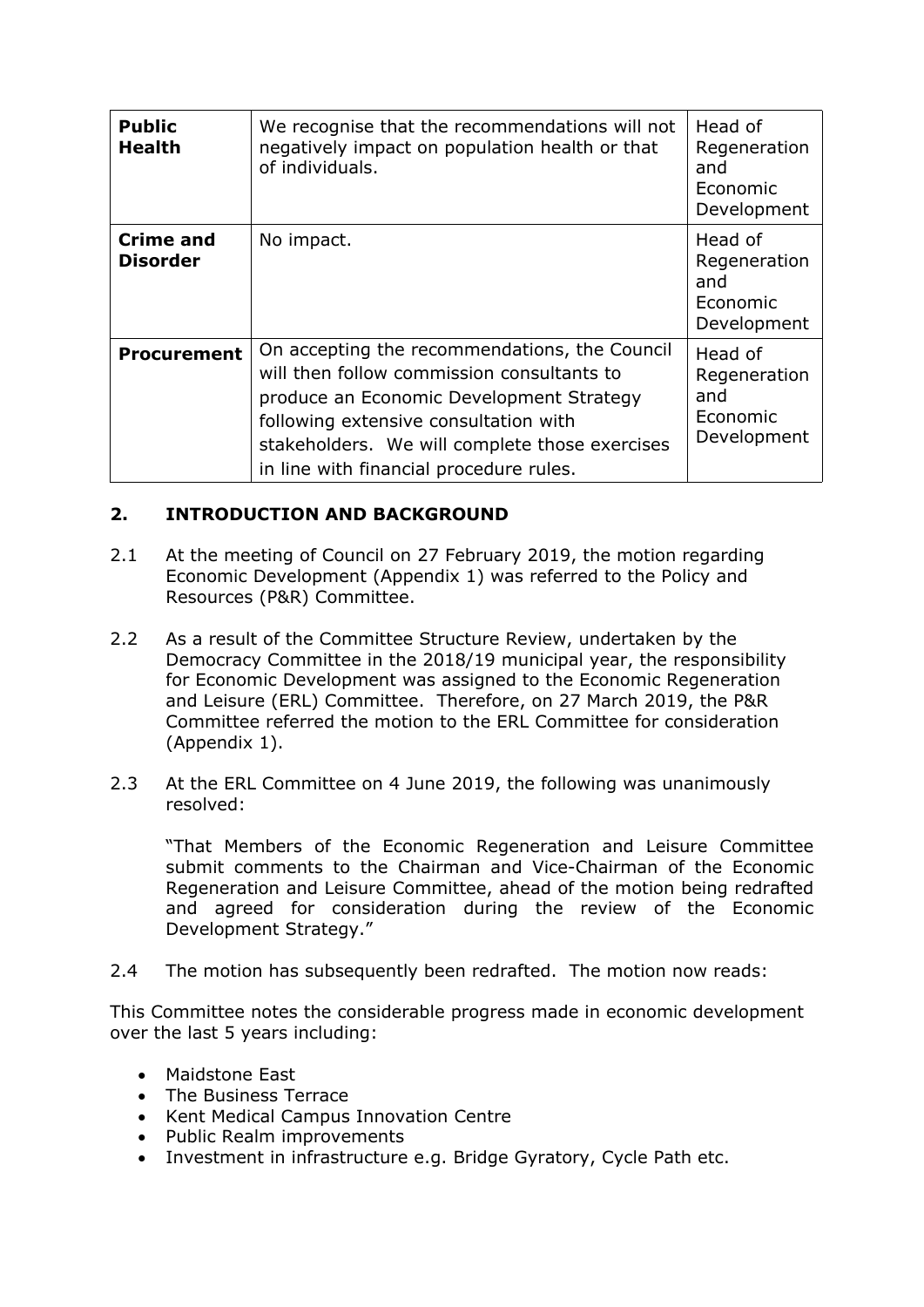In the review of the Council's Economic Development Strategy, planned for later this year, the Economic Regeneration and Leisure Committee resolves to ensure that, through encouraging and enabling direct investment, the positive role that the following can offer in supporting the local economy is recognised:

- Place making initiatives such as improvements to parks and open spaces, arts and cultural developments and public realm.
- The visitor and leisure economy, events and festivals.
- Protecting well located and attractive employment space and bringing forward new employment space.
- Encouraging businesses to reduce their carbon footprint, waste and energy consumption

#### **3. AVAILABLE OPTIONS**

- 3.1 The Committee could choose to do nothing. This is not recommended as it means that the topics identified in the redrafted motion may not be given sufficient weight during the review of the Economic Development Strategy.
- 3.2 The Committee could choose to agree the motion for consideration during the review of the Economic Development Strategy.
- 3.3 The Committee could choose to amend the redrafted motion prior to agreeing it for consideration during the review of the Economic Development Strategy.

#### **4. PREFERRED OPTION AND REASONS FOR RECOMMENDATIONS**

4.1 Option 3.2 or 3.3 are the preferred option as this will ensure that Officers are given clear direction regarding topics to consider as part of the review of the Economic Development Strategy.

#### **5. RISK**

5.1 The risks associated with this proposal, including the risks if the Council does not act as recommended, have been considered in line with the Council's Risk Management Framework. We are satisfied that the risks associated are within the Council's risk appetite and will be managed as per the Policy.

#### **6. CONSULTATION RESULTS AND PREVIOUS COMMITTEE FEEDBACK**

- 6.1 The ERL Committee considered the motion at its meeting on 4 June 2019. Following the resolution of the ERL Committee, all ERL Members were given the opportunity to contribute to the redrafting of the motion.
- 6.2 The motion has been subsequently redrafted by the Chairman and Vice-Chairman of the ERL Committee.